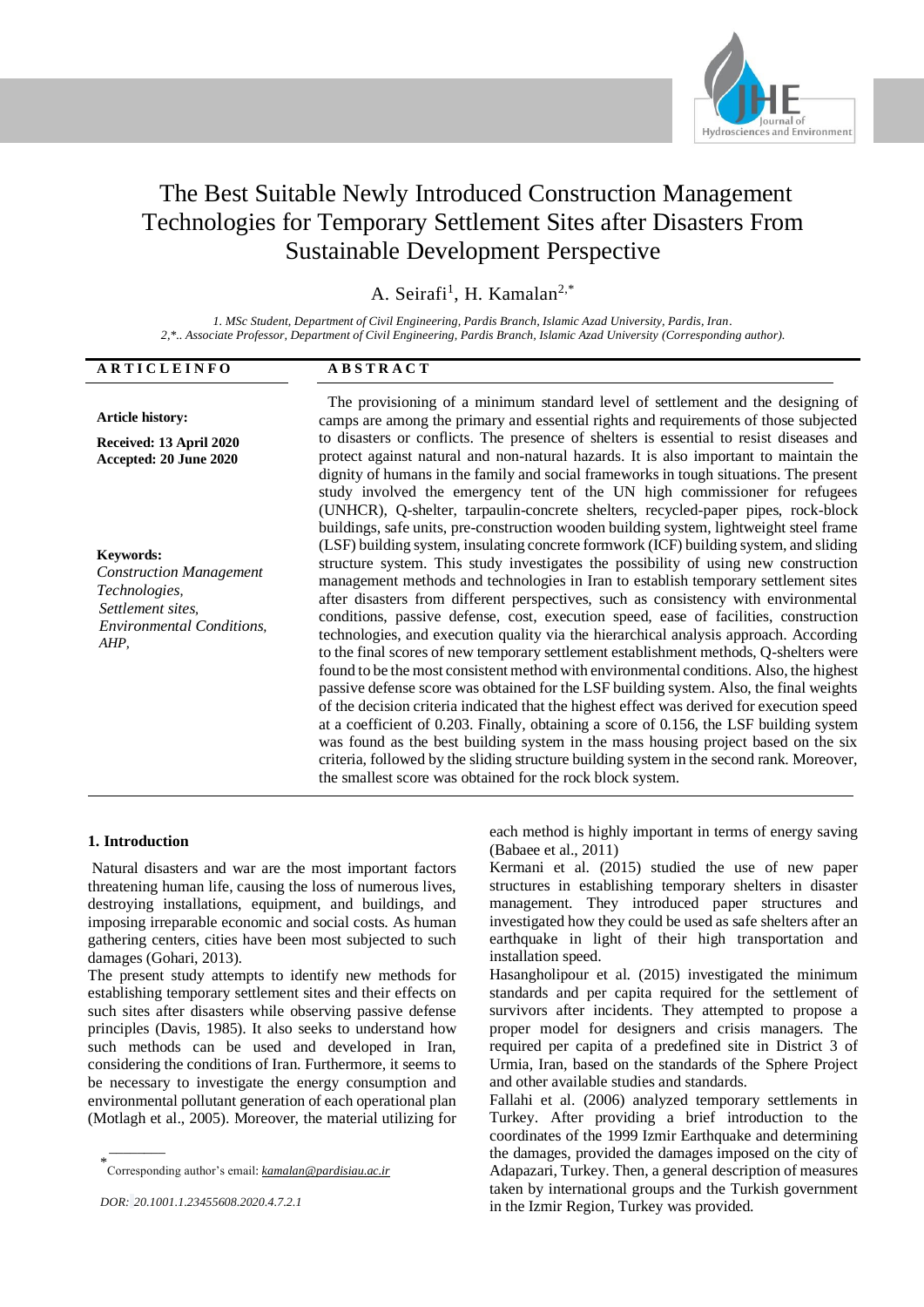Gholian et al. (2014) evaluated different post-disaster settlement systems and their history in the world. They introduced the advantages and disadvantages of each system with the help of experts through an analyticaldescriptive approach. The systems were compared for the geographical position of Iran to identify the best system for execution and transformation into a residence system.

Mostaghni et al. (2014) proposed a post-earthquake building reconstruction management plan. Investigating the situation of Kharv, Iran, before and after an earthquake, suggestions were rendered on proper reconstruction, including the establishment of a space for temporary settlement that was assigned to people periodically and would be delivered to other cases after the completion of the reconstruction.

Salahi et al. (2015) investigated the effect of creating temporary settlement sites on the impact reduction of natural incidents and disasters. Investigating the structure of Tabriz, Iran, they attempted to identify criteria for establishing temporary settlement sites as safe places for affected individuals. The proposed sites had the required infrastructural, cultural, social, safety, and disciplinary conditions for the settlement of individuals so the temporary settlement sites could be easily evacuated and used for other purposes after the completion of reconstruction.

Mozaffari et al. (2014) studied the effects of using preconstructed technologies after incidents on time, cost, and quality in Shiraz, Iran. They introduced and reviewed the applications of pre-constructed and industrial technologies. Then, interviews and questionnaires with the relevant authorities were employed to collect data. The data were analyzed by Spearman's correlation, measuring the effects of employers, contractors, and equipment on time, cost, and quality. The results suggested that the execution speed of pre-constructed structures is higher than that of in-situ structures. It was suggested that the execution of permanent pre-constructed buildings with the observation of some aspects is more economic than in-situ structures. It was also found that the pre-construction technology and building industrialization improve the quality and safety of structures.

Haddad et al. (2014) investigated the Indigenous housing of Rudbar, Iran, by modeling a new anti-earthquake technology. They aimed to design houses by new earthquake-resistant methods and observing the native principles of the region. The results indicated that a postincident house design should involve earthquake resistance and native design principles.

Maham et al. (2015) studied the effect of employing the geographical information system (GSI) technology on postearthquake crisis management. New methods were proposed using software analyses on the layers and maps of damaged regions to rapidly identify suitable and safe locations for temporary settlement and find the shortest relief paths. Also, the use of GIS to manage the rescue operation and remove debris from the destroyed locations was described.

Koppel et al. (2017) evaluated the construction systems of industrial wood products, including thermally modified wood (i.e., thermowood), to enhance the market share. It was suggested that recent advancements in wood products and their use in the pre-production process required the construction management process that needed to be standardized and integrated. The identified criteria and theoretical foundations used for the creation of general system construction management were provided.

Generalova et al. (2016) investigated a modular building using recycled paper-pipes. They considered temporary methods for the use of modular units in construction. The advanced global experience of modular building construction was analyzed. It was emphasized that modular construction could lead to reduced project design and engineering time, decreased cost, and improved construction productivity.

Kozlovska et al. (2015) proposed a cost approximation approach for modern construction methods, including the lightweight steel frame (LSF), thermowood systems, and 3D panel. They focused on the technical analysis of modern wood-based construction systems. Moreover, their proposed method estimated cost. The budget index (BI) was estimated based on a case study of a wooden building system represented by ten wooden houses in different shapes and sizes.

Iran experiences many natural and non-natural disasters every year. This suggests the particular importance of the temporary settlement of affected individuals. Factors such as environmental consistency passive defense, time, quality, and performance have essential effects on the establishment of temporary settlement sites. The establishment should not take a long time so relief services could be rendered to affected individuals in a short time. (Fallahi , 2006)

### **Materials and Methods**

In the science of decision-making or the study of the effects of different factors in which a solution is selected from available alternatives or the factors are prioritized, decision-making methods, or multiple indexes, have appeared in recent years. The analytical hierarchy process (AHP) has been employed more commonly in management. Proposed in the 1970s, the AHP is among the most popular multi-purpose decision-making techniques. It reflects the natural human behavior and thinking. It investigates complicated problems based on their mutual effects, makes them simple, and solves them. (OCHA, 1995)

The AHP can be used when decision-making encounters several decision alternatives or criteria. The criteria can be either quantitative or qualitative. This decision-making technique is based on pairwise comparisons. The decisionmaker begins the decision process by building a hierarchical decision tree. The hierarchical decision tree represents comparison factors and alternatives and then performs a set of pairwise comparisons. The comparisons indicate the weights of the factors for the alternatives. Finally, the logic of the AHP combines the pairwise comparison matrixes to obtain the optimal decision.

The present study evaluates new settlement construction methods by the views of a committee of experts, consulters,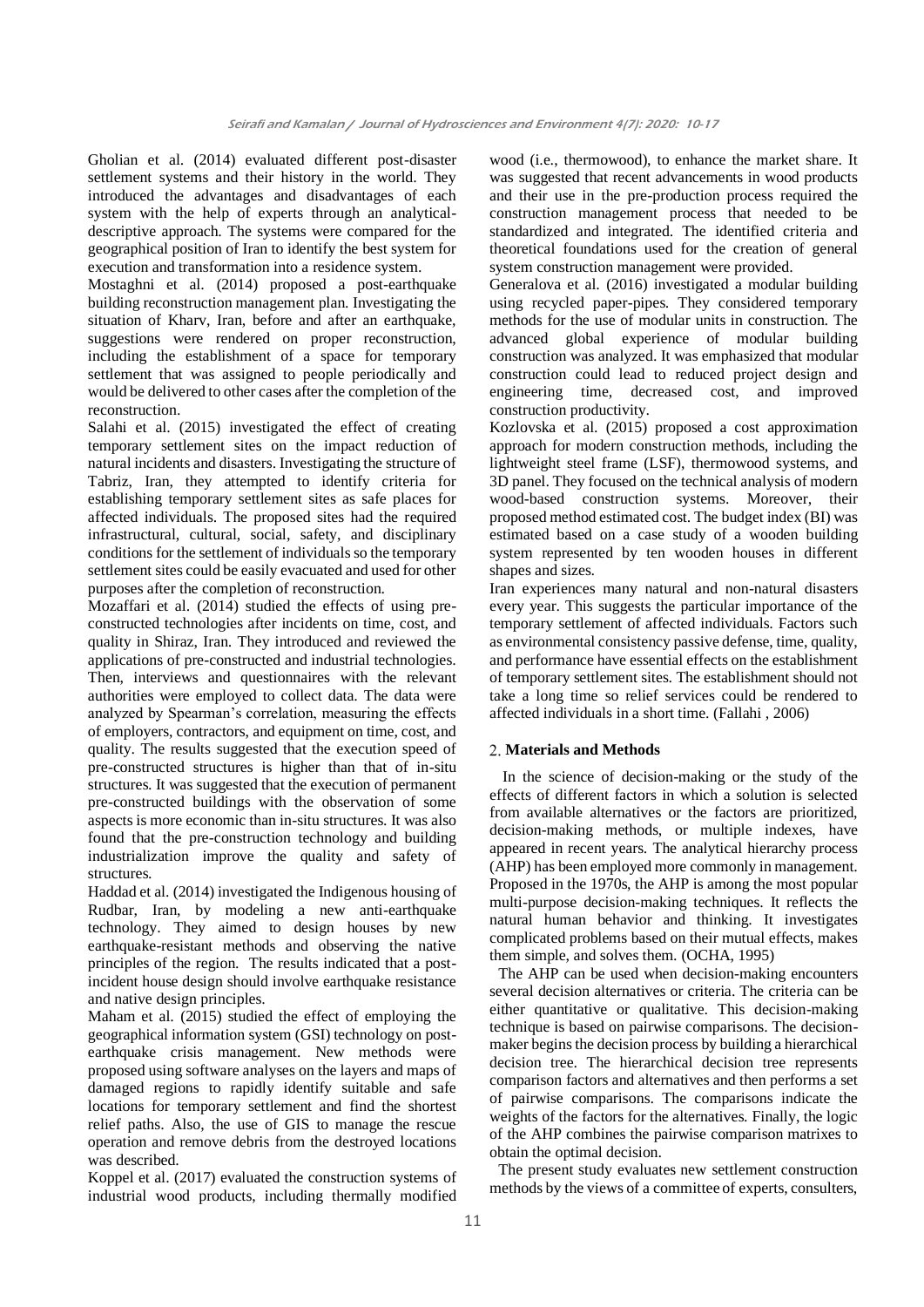and contractors to finalize the alternatives and then prioritize, score, and compare them. The committee included nine experts. Table 1 provides the details of the committee.

| <b>Table 1.</b> The details of the experts |                   |                                     |                             |  |  |  |  |
|--------------------------------------------|-------------------|-------------------------------------|-----------------------------|--|--|--|--|
| <b>Position</b>                            | <b>Num</b><br>ber | <b>Degree</b>                       | <b>Experience</b><br>(year) |  |  |  |  |
| Consulter                                  | $\mathfrak{D}$    | Master of<br>Civil<br>Engineering   | $15 - 20$                   |  |  |  |  |
| Contractor                                 | 3                 | Bachelor of<br>Civil<br>Engineering | $8-23$                      |  |  |  |  |
| Academics                                  | 1                 | $Ph.D.$ of<br>Civil<br>Engineering  | 15                          |  |  |  |  |
| Red Crescent<br>Expert                     | 3                 | <b>Bachelor</b>                     | 15                          |  |  |  |  |

As can be seen, contractors and consulters accounted for a significant portion of the committee to perfectly recognize the study's subject. It should be noted that the experts confirmed the sufficiency and distribution levels. According to the data obtained from the questionnaires, the variables of the model in Expert Choice v.1 were included as input data, obtaining the final decision-making matrix for the five criteria, including the construction cost index, execution speed index, environmental condition consistency index, ease of construction equipment and technology index, and execution quality. The matrix consisted of the mean responses of the respondents.

Using a researcher-made questionnaire, the effects of new construction management methods and technologies on different factors of settlement sites were evaluated based on environmental and passive defense principles to "investigate the experience of settlement sites in Iran in terms of performance and service after disasters."

The questionnaire was delivered to the committee of experts. Then, they were asked to respond to the questions in the first part of the questionnaire based on their experience and expertise and then examine the effects of new methods on different factors of such sites based on the conditions of Iran.

Considering that different factors are important and influential in terms of sustainable development in the construction and use of settlement sites after a disaster (Comerio, 1998) and that new methods have different effects on different factors, it is required to prioritize the factors based on the effects. The AHP methods are employed to prioritize the effects of different factors. The factors included:

- The locating and design of settlement sites,
- Proper construction and use of initial infrastructures, such as water and power,
- The access routes of the sites,
- Water resources and food,
- Health and wastewater disposal,
- Internal security of the sites,
- Public spaces and structures
- Communication infrastructure, such as telephones,
- The vulnerability of the sites to adversary attacks in situations such as war, and
- The vulnerability of the sites to disasters such as floods and earthquakes.

#### **3. Results**

According to library studies, a long list of new construction management methods technologies in Iran to establish settlement sites and decision-making factors was developed. The alternatives included

- 1- The emergency tent of the UN high commissioner for refugees (UNHCR),
- 2- Q-shelter,
- 3- Tarpaulin-concrete shelters,
- 4- Recycled paper pipes,
- 5- Rock block buildings,
- 6- Safe units,
- 7- LSF building system,
- 8- Pre-construction wooden building system,
- 9- Insulating concrete formwork (ICF) building system, and
- 10- Sliding structure system

Additionally, the decision-making criteria involved

- 1- Passive defense,
- 2- Construction cost index,
- 3- Execution speed index,<br>4- Environmental consister
- Environmental consistency index,
- 5- Ease of construction equipment and technologies, and
- 6- Execution quality index.

A questionnaire was developed to investigate the priorities and weights of the criteria and alternatives for pair-wise comparison, as shown in Table 2.

A similar pair questionnaire involving the entire alternatives was developed and responded to for the pairwise comparison and prioritization of the alternatives.

Based on the criteria and responses, the data were fed to Expert Choice, investigating the inconsistency rate, as shown in Table 3. According to Table 3, the entire inconsistency rates were obtained to be smaller than 10%, suggesting that the results were reliable.

The total inconsistency rate was calculated to be 0.03. Also, the new settlement site establishment methods were prioritized based on environmental consistency, as shown in Fig. 4.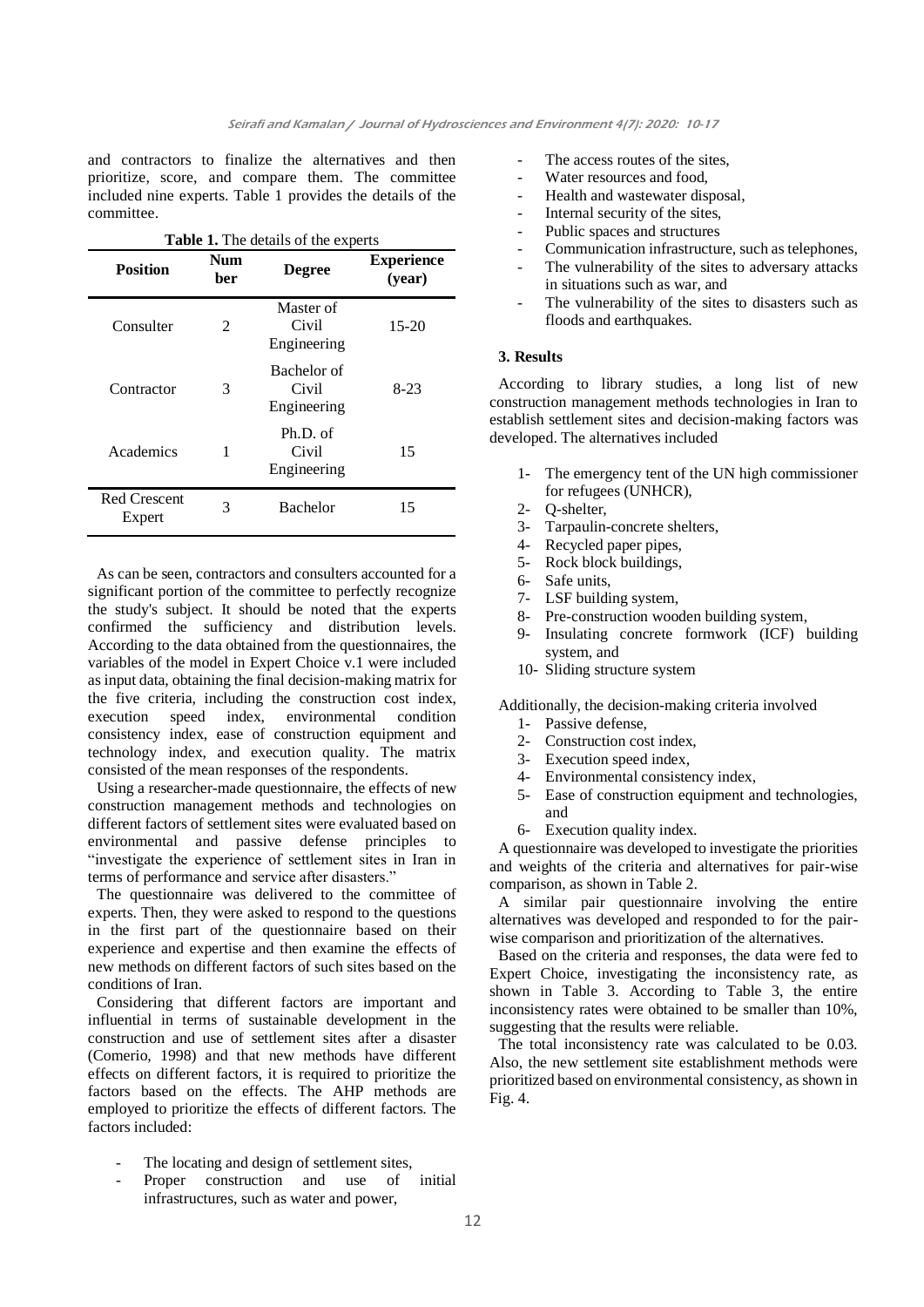| <b>Table 2.</b> The sample questionnaire of comparing and prioritizing the indexes |   |   |     |    |        |                |                         |                             |                |                             |               |                |   |           |         |    |    |                                                    |
|------------------------------------------------------------------------------------|---|---|-----|----|--------|----------------|-------------------------|-----------------------------|----------------|-----------------------------|---------------|----------------|---|-----------|---------|----|----|----------------------------------------------------|
| Index i                                                                            |   |   |     |    |        |                |                         |                             | Priority       |                             |               |                |   |           |         |    |    | Index i                                            |
| Construction cost                                                                  | 9 |   |     | 6  |        | $\overline{4}$ | 3                       | $\mathcal{D}$               |                | $\mathcal{D}_{\mathcal{L}}$ | $\mathcal{R}$ | 4              |   | 6         |         | 8  | -9 | Execution speed                                    |
| Construction cost                                                                  |   | 8 |     | 6  | .5     | $\overline{4}$ | 3                       | $\mathcal{D}_{\mathcal{L}}$ |                | $\mathcal{D}_{\mathcal{L}}$ | 3             | 4              |   | 6         |         | 8  | 9  | Environmental consistency                          |
| Construction cost                                                                  | 9 |   |     | 6  | $\sim$ | 4              | 3                       | $\overline{2}$              |                | 2                           | $\mathcal{E}$ | $\overline{4}$ | 5 |           | 6 7 8 9 |    |    | Ease of construction<br>equipment and technologies |
| Execution speed                                                                    | 9 |   |     | 6  | 5      | $\overline{4}$ | $\mathcal{E}$           | $\mathcal{D}$               |                |                             | 2 3           | $\overline{4}$ |   | 6         |         | -8 | 9  | Environmental consistency                          |
| Execution speed                                                                    | 9 |   | 8 7 | -6 | 5      |                |                         | 4 3 2                       | $\blacksquare$ |                             | 2 3           | 4              |   | 5 6 7 8 9 |         |    |    | Ease of construction<br>equipment and technologies |
| Environmental<br>consistency                                                       | 9 |   |     |    |        | $\overline{4}$ | $\overline{\mathbf{3}}$ |                             |                |                             |               | 4              |   |           | 6 7     |    | 89 | Ease of construction<br>equipment and technologies |

Seirafi and Kamalan / Journal of Hydrosciences and Environment 4(7): 2020: 10-17

| Questionnaire<br><b>Number</b> | <b>Inconsistency</b><br>Rate | Questionnaire<br><b>Number</b> | <b>Inconsistency</b><br>Rate |  |  |
|--------------------------------|------------------------------|--------------------------------|------------------------------|--|--|
| 1                              | 0.04                         | 20                             | 0.04                         |  |  |
| 2                              | 0.03                         | 21                             | 0.04                         |  |  |
| 3                              | 0.05                         | 22                             | 0.04                         |  |  |
| 4                              | 0.05                         | 23                             | 0.05                         |  |  |
| 5                              | 0.02                         | 24                             | 0.02                         |  |  |
| 6                              | 0.08                         | 25                             | 0.03                         |  |  |
| 7                              | 0.04                         | 26                             | 0.04                         |  |  |
| 8                              | 0.05                         | 27                             | 0.05                         |  |  |
| 9                              | 0.02                         | 28                             | 0.05                         |  |  |
| 10                             | 0.08                         | 29                             | 0.05                         |  |  |
| 11                             | 0.05                         | 30                             | 0.05                         |  |  |
| 12                             | 0.04                         | 31                             | 0.04                         |  |  |
| 13                             | 0.02                         | 32                             | 0.07                         |  |  |
| 14                             | 0.03                         | 33                             | 0.03                         |  |  |
| 15                             | 0.03                         | 34                             | 0.03                         |  |  |
| 16                             | 0.04                         | 35                             | 0.05                         |  |  |
| 17                             | 0.07                         | 36                             | 0.04                         |  |  |
| 18                             | 0.05                         |                                |                              |  |  |
| 19                             | 0.06                         |                                |                              |  |  |



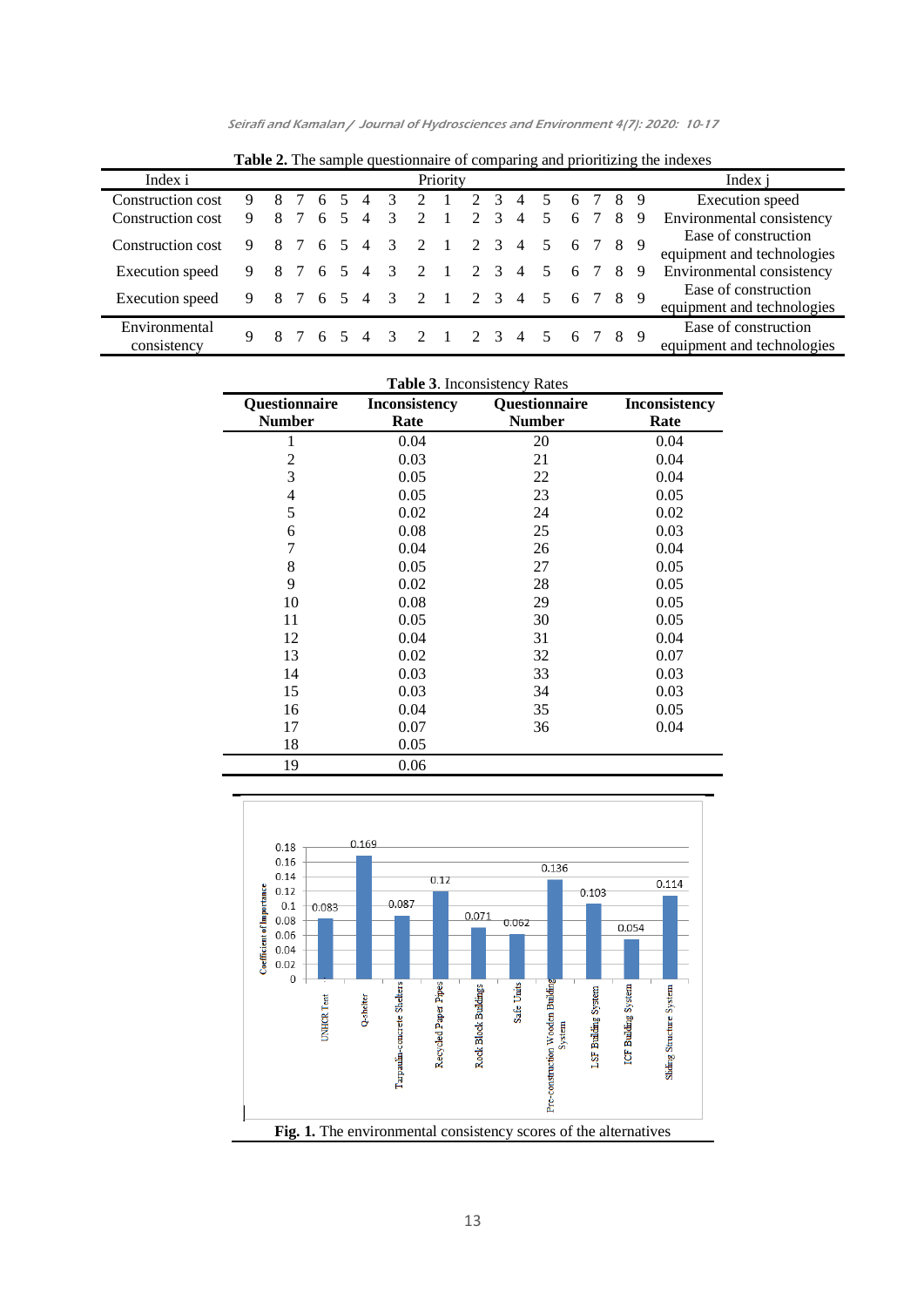As can be seen, the Q-shelter obtained the highest score of 0.169 as the most environmentally consistent alternative, while the ICF building system obtained the lowest score as

the least environmentally consistent alternative. Fig. 2 compares the indexes and alternatives.



To identify the highest system based on the entire criteria, it is required to build the pairwise comparison matrix of the criteria. Fig. 3 shows the weights of the influential criteria. As can be seen, the execution speed obtained the highest score of 0.203.

Finally, by performing the AHP and applying the coefficients of the influential criteria, the new settlement establishment methods were prioritized, as shown in Fig. 4. As can be seen, the LSF building system, shown as M7, obtained the highest score. Fig. 5 compares the priority scores of the new settlement establishment methods. As can be seen, the LSF building system obtained the highest score of 0.156.

Obtaining a score of 0.156, the LSF building system ranked first in the mass housing project based on six criteria, including construction cost, execution speed, environmental consistency, ease of construction equipment and technologies, passive defense, and execution quality. The sliding structure system ranked second. Also, the rock block building obtained the smallest score. Table 6 prioritizes the new settlement establishment methods based on their scores.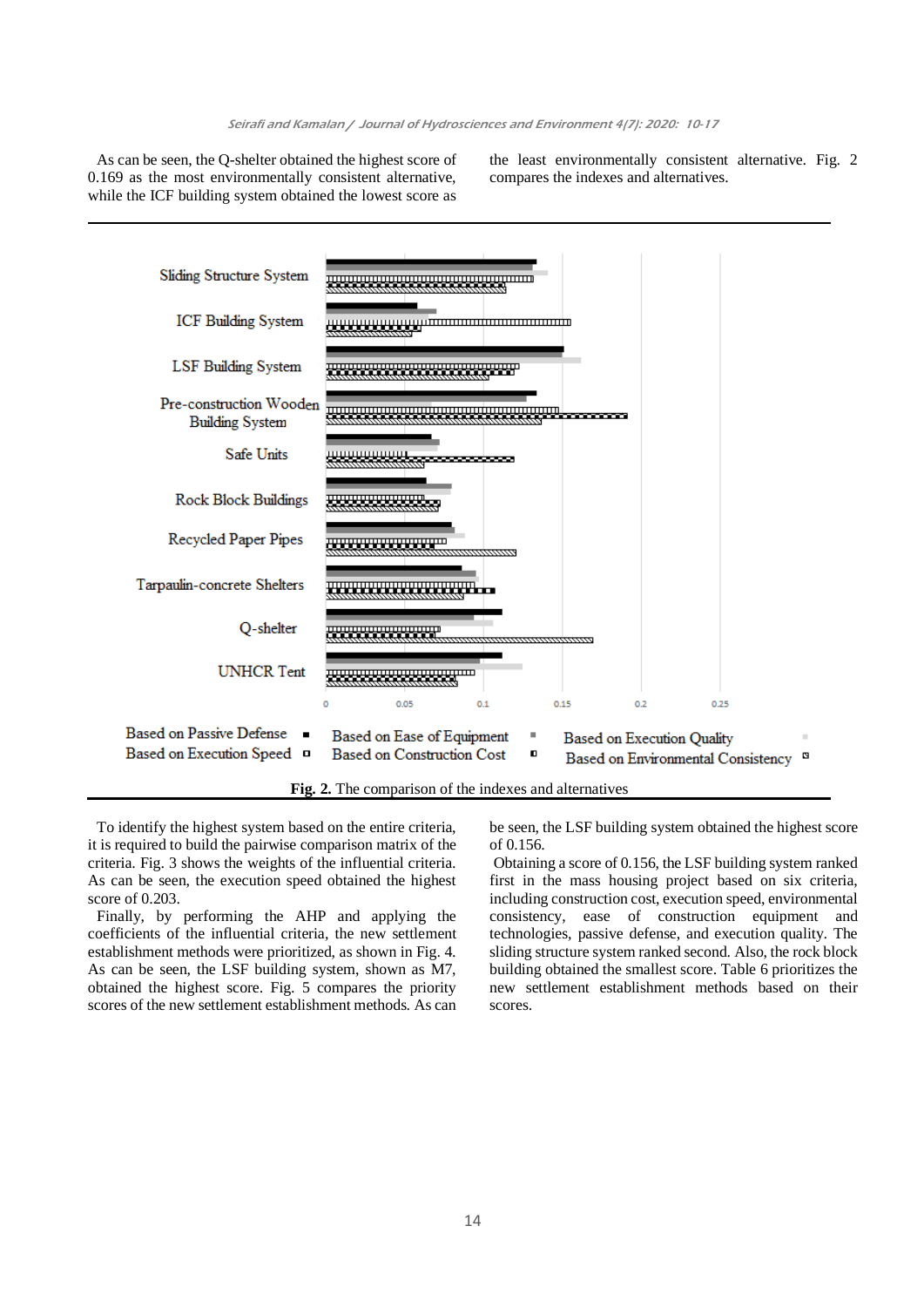



**Fig. 3.** The final weights of the decision



**Fig. 4.** The prioritization of the new settlement establishment methods

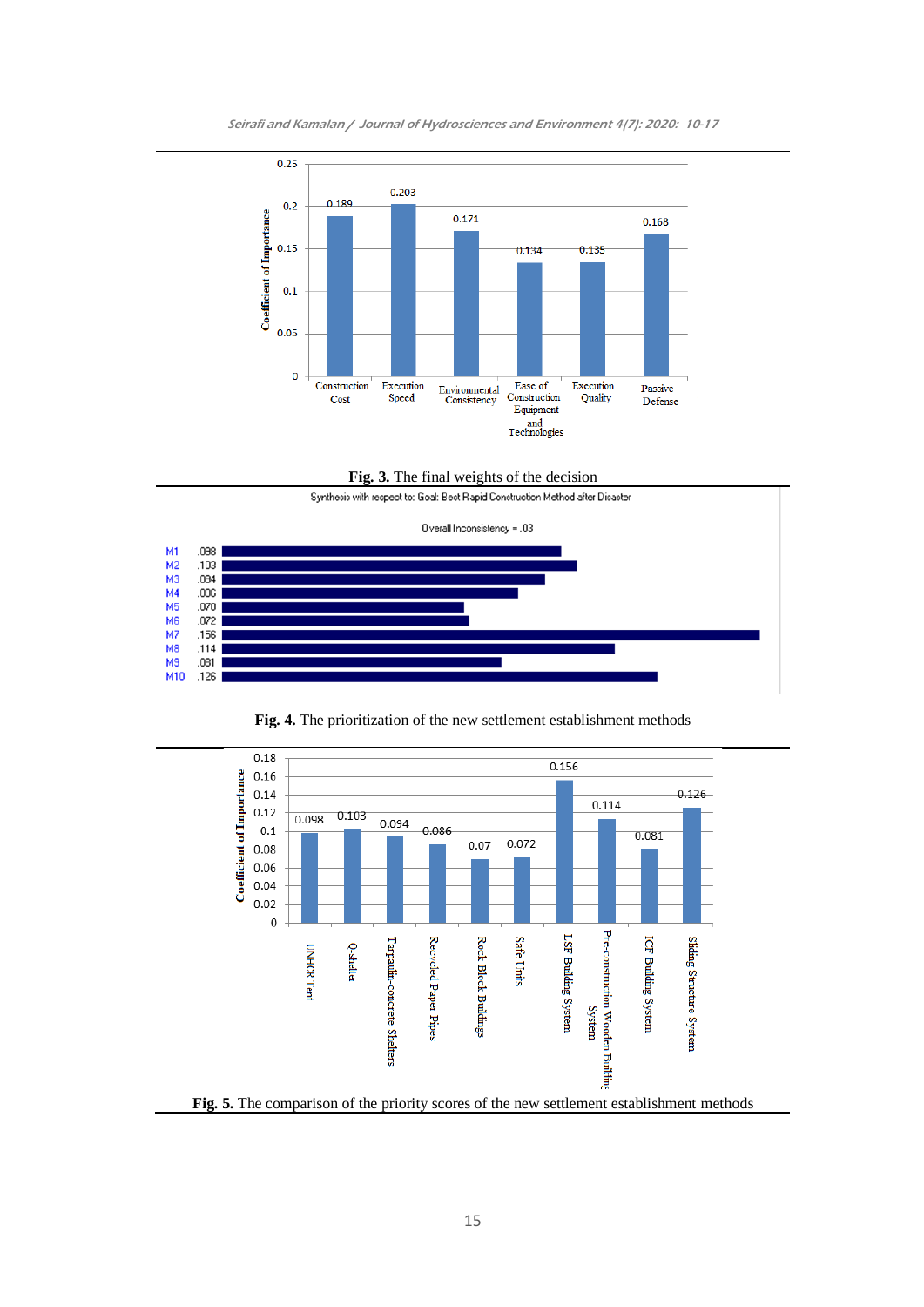| Table 4. The prioritization of the new settlement |
|---------------------------------------------------|
| establishment methods based on their scores       |

| <b>New Building System</b>       | Score |
|----------------------------------|-------|
| LSF building system              | 0.156 |
| Sliding structure system         | 0.126 |
| Pre-construction wooden building | 0.114 |
| system                           |       |
| Q-shelter                        | 0.103 |
| Tarpaulin-concrete shelters      | 0.094 |
| <b>UNHCR</b> tent                | 0.098 |
| Recycled paper pipes             | 0.086 |
| ICF building system              | 0.081 |
| Safe units                       | 0.072 |
| Rock block buildings             | 0.070 |

Finally, according to the AHP prioritization results, the settlement methods were prioritized in the order of 1) LSF building system, 2) pre-construction wooden building system, 3) Sliding structure system, 4) Q-shelter, 5) tarpaulin-concrete shelters, 6) UNHCR tent, 7) recycled paper pipes, 8) ICF building system, 9) safe units, and 10) rock block buildings. The LSF system is of high importance in light of its particular features; it offers many more advantages over other industrialization systems, including

- 1) The structural components are pre-constructed. Preconstruction improves the construction quality, reduces the workshop execution cost, and increases productivity, which is of high importance in industrialization, while other traditional industrial structures do not offer such an important feature.
- 2) The construction operation is either completely dry or consumes a small amount of water during the construction procedure. This is essential in arid climates such as Iran. Unlike the suggestions of nonresponsible individuals that Iran has a capacity for a population of 150 million, the climate of Iran cannot provide water to more than 40 million people. Also, the building industry is among the most water-consuming industries. Thus, the LSF system serves as the only proper alternative.
- 3) The environmentally pollutant materials such as cement is reduced to 10%. Cement is one of the most pollutant industries In Iran. Since it increases the generation of carbon gases, creates greenhouse conditions in the production path, imposes highly alkaline media, lacks a capability of complete recycling, and makes residential spaces prone to diseases such as rheumatoid arthritis, cement is an essential enemy of the environment.
- 4) It provides structural advantages, such as a light weight, which offers easy production and execution. The reduced weight reduces the effects of earthquake acceleration on the structure, protecting the buildings and residents. Also, indeterminate structures allow for repair and replacement even when a part of the structure is damaged. These features add one more advantage to the structure; the enhanced number of floors based on the load-bearing capacity by a

minimum and a maximum number of 1 and 3, respectively. However, other industrialization systems lack this advantage.

- 5) The entire components and materials can be recycled and reused, either directly or indirectly, in a transformed or non-transformed manner. Also, they do not impose material waste. Other industrial structures do not offer this important advantage.
- 6) It can be properly combined with other conventional structures in the form of roots and walls to offer its advantages. For example, the distributed loads of a bearing LSF wall and a non-bearing LSF wall are below 180 kg and 120 kg. The dead load reduces structural sections and weights, provides security, stability, and economical benefits, and improves the construction speed. Almost no other walls can offer such important advantages.
- 7) It provides particular features in urban planning and urban management, including the lack of considerably dangerous destructive impacts during incidents such as earthquakes due to an integrated material system, provision of a light weight, the indetermination of structures, the lack of urban pollution during building operation due to dry conditions, the pre-construction of structural materials and components, and the lack of noise pollution due to light building operation.

## **4. Conclusion**

The present study attempted to identify the most effective settlement method in Iran after disasters since Iran is prone to natural and non-natural disasters. A questionnaire was developed to collect data. The data were analyzed by Expert Choice. Six indexes were included, namely environmental consistency, passive defense, execution speed, execution quality, execution cost, and ease of access to construction equipment and technologies. The following results were obtained:

- 1) According to the final results of new settlement methods based on environmental consistency, the highest scores were obtained to be 0.169 and 0.136 for Q-shelters and pre-construction wooden structures, respectively. Also, the lowest score was obtained to be 0.054 for the ICF system.
- 2) The analysis of the results based on passive defense indicated that the highest and lowest scores were derived to be 0.151 and 0.058 for the LSF and ICF systems, respectively.
- 3) According to the construction cost results, the largest score was calculated to be 0.191 for the preconstruction wooden system, while the smallest score was derived to be 0.06 for the ICF system.
- 4) According to the final execution speed results of the new settlement technologies, the largest and smallest scores were obtained for the ICF system and safe units, respectively.
- 5) According to the results of the new settlement methods based on the ease of construction equipment and technologies, the highest score was obtained to be 0.15